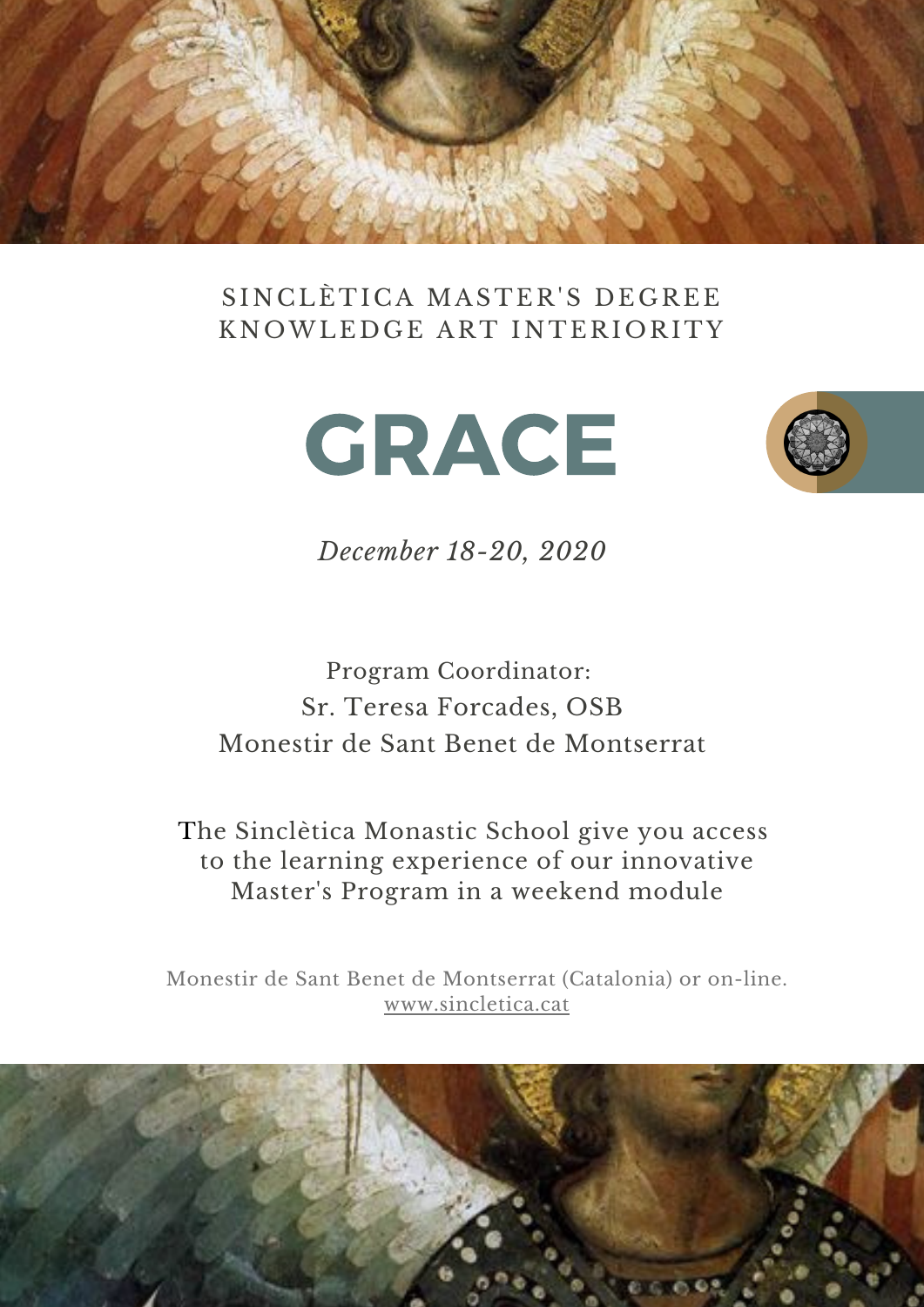## THE TOPIC FOR THE THEMATIC BLOCK IN DECEMBER 2020 IS **GRACE**

- A team of five international professors will be sharing **Five Pearls** on GRACE from the perspective of Literature, Bible, Fine Arts, Theology and Music. **Pearls** are literary, artistic or musical works, theological writings or biblical passages that the subjectivity of the professor finds particularly helpful or illuminating; **monastic wisdom has always known that experience and knowledge cannot be separated**; a key element of our master's program is that the professors will share with the students not only their expertise on the subject, but also their personal link to it.

- The classes can be attended on-line. Registering on-line gives access to the live streaming of the classes and also to the stored videos for later viewing; during the streaming, on-line participants will be able to interact with the professors and with the on-site students via Zoom platform.

- The language is English. The videos will be automatically subtitled in English and a week later in Catalan and Spanish. The videos will be available to all students during 30 days.

> The fee is 100€; scholarships are available; don't hesitate to ask. All interested, please write to the Registrar's Office at: [registrar@sincletica.cat](http://sincletica.cat/) [www.sincletica.cat](https://www.sincletica.cat/)